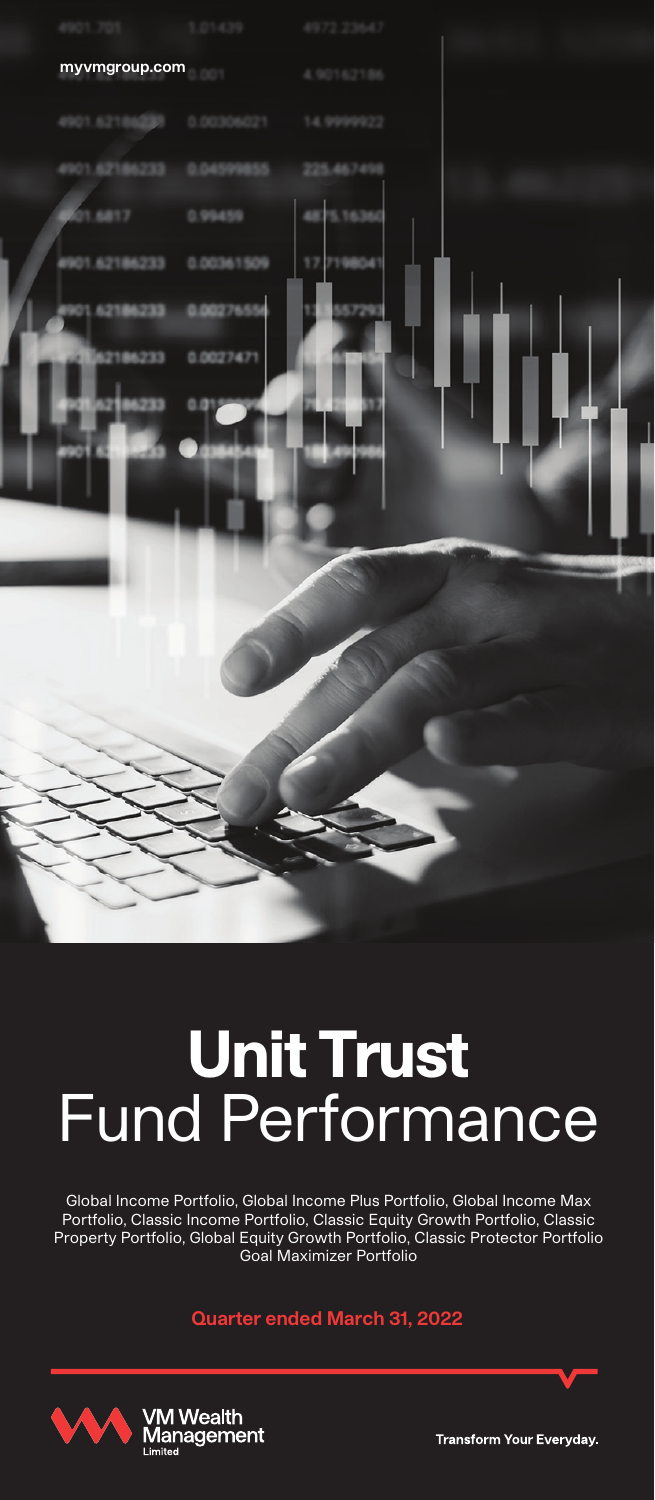# **VMWealth Global Income Portfolio Growth of \$10,000**

### **Portfolio Description**

The VM Wealth Global Income Portfolio is a United States Dollar denominated portfolio primarily comprising sovereign and corporate bonds from Caricom, USA, Canada and Europe, maturing in the short term.

#### **Investment Objective**

The fundamental investment objective of the VM Wealth Global Income Portfolio is to provide income and capital growth over the short term by investing primarily in USD bonds issued by sovereigns and corporates across the Caribbean, USA, Canada and Europe.

### **Suitability**

The VM Wealth Global Income Portfolio is suitable for investors who have a conservative risk appetite.



#### **Asset Class**

Fixed Income



#### **Benchmark**

Adjusted Money Market Return

#### **Risk Profile**

| <b>I OW</b> | <b>MEDIUM</b> | H[G] |  |
|-------------|---------------|------|--|
|             |               |      |  |

#### **Portfolio Performance**

(as at March 31, 2022)

|                                   | <b>GLOBAL</b><br><b>INCOME</b> | <b>MONEY</b><br><b>MARKET</b> |
|-----------------------------------|--------------------------------|-------------------------------|
| Net Asset Value Per Share (NAVPS) | 1.1202                         |                               |
| 12-Month Growth Rate              | 0.98%                          | 263%                          |
| Year-to-Date Growth Rate          | $-0.07%$                       | 0.60%                         |

#### **Global Income Portfolio**

Historical Performance



#### Top 5 Holdings

| <b>Top 5 Holdings</b>           | % of Portfolio |
|---------------------------------|----------------|
| PBL (August) 2024               | 2316           |
| <b>NCB 2022</b>                 | 20.01          |
| <b>VMBS Term Deposit</b>        | 10.86          |
| Jaman 6.75% 2028                | 3.11           |
| AIC Barbados (July) 2024        | 2.28           |
| <b>Total of Top 5 Holdings</b>  | 58.70%         |
| <b>Total Number of Holdings</b> | 12             |



#### Country Exposure

| Country        | % of Portfolio |
|----------------|----------------|
| $\Box$ Jamaica | 73.12          |
| Barbados       | 26.88          |
| Total          | 100.00         |



| Country                | % of Portfolio |
|------------------------|----------------|
| $\bigcirc$ 0 - 1 Years | 62.53          |
| $\bigcirc$ 1 – 3 Years | 28.42          |
| $\rightarrow$ 3 Years  | 9.05           |
| Total                  | 100.00         |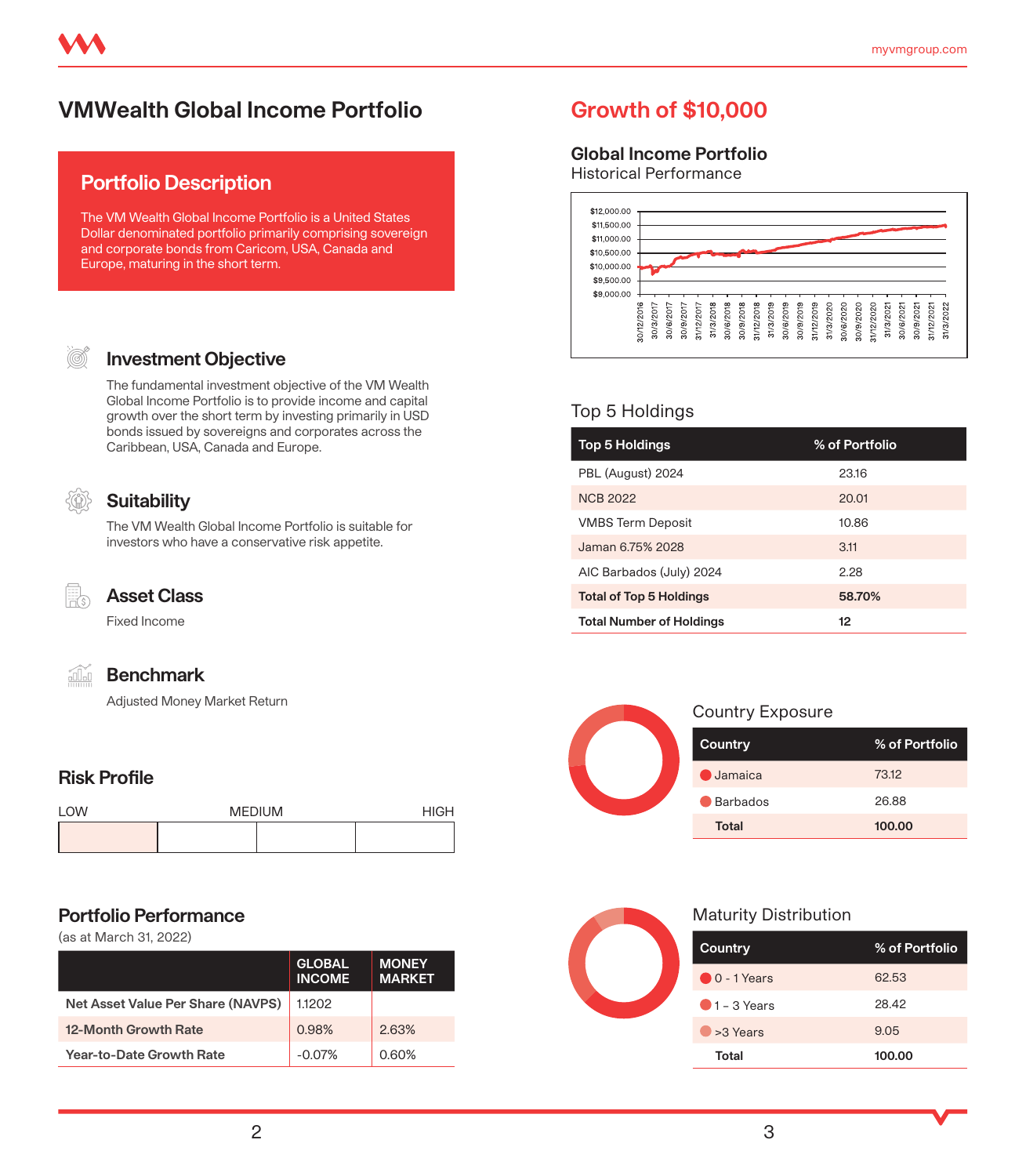# **VMWealth Global Income Plus Growth of \$10,000**

### **Portfolio Description**

The VM Wealth Global Income Plus Portfolio is a United States Dollar denominated portfolio primarily comprising medium term sovereign and corporate bonds from Caricom, USA, Canada and Europe.

# **Investment Objective**

The fundamental investment objective of the VM Wealth Global Income Plus Portfolio is to provide capital growth over the medium term by investing primarily in USD bonds issued by sovereigns and corporates across the Caribbean, USA, Canada and Europe.

# **Suitability**

The VM Wealth Global Income Plus Portfolio is suitable for investors who have a moderate risk appetite.



#### **Asset Class**

Fixed Income.



#### **Benchmark**

JSE Caribbean Investment Grade Index.

# **Risk Profile**

| <b>I OW</b> | <b>MEDIUM</b> | <b>HIGH</b> |  |
|-------------|---------------|-------------|--|
|             |               |             |  |

#### **Portfolio Performance**

(as at March 31, 2022)

|                                   | <b>GLOBAL</b><br><b>INCOME</b> | <b>JSE</b><br>Caribbean<br><b>IG Index</b> |
|-----------------------------------|--------------------------------|--------------------------------------------|
| Net Asset Value Per Share (NAVPS) | 1.1447                         |                                            |
| 12-Month Growth Rate              | 0.61%                          | $-4.06%$                                   |
| Year-to-Date Growth Rate          | $-0.84%$                       | $-384%$                                    |

#### **Global Income Plus Portfolio**

Historical Performance



#### Top 5 Holdings

| <b>Top 5 Holdings</b>           | % of Portfolio |
|---------------------------------|----------------|
| PBL (August) 2024               | 19.02          |
| <b>NCBFG 2022</b>               | 15.23          |
| SJPC 2032                       | 10.79          |
| Unicomer 2024                   | 6.71           |
| TCMSTT 8.875% 2029              | 5.55           |
| <b>Total of Top 5 Holdings</b>  | 57.31          |
| <b>Total Number of Holdings</b> | 11             |



#### Country Exposure

| Country              | % of Portfolio |
|----------------------|----------------|
| $\bigcirc$ , Jamaica | 64.09          |
| <b>Barbados</b>      | 2224           |
| Trinidad & Tobago    | 5.55           |
| FI Salvador          | 671            |
| O Dominican Republic | 141            |
| Total                | 100.00         |

| Country                | % of Portfolio |
|------------------------|----------------|
| $0.0 - 1$ Years        | 42.54          |
| $\bigcirc$ 1 – 3 Years | 28.96          |
| >3 Years               | 28.50          |
| Total                  | 100.00         |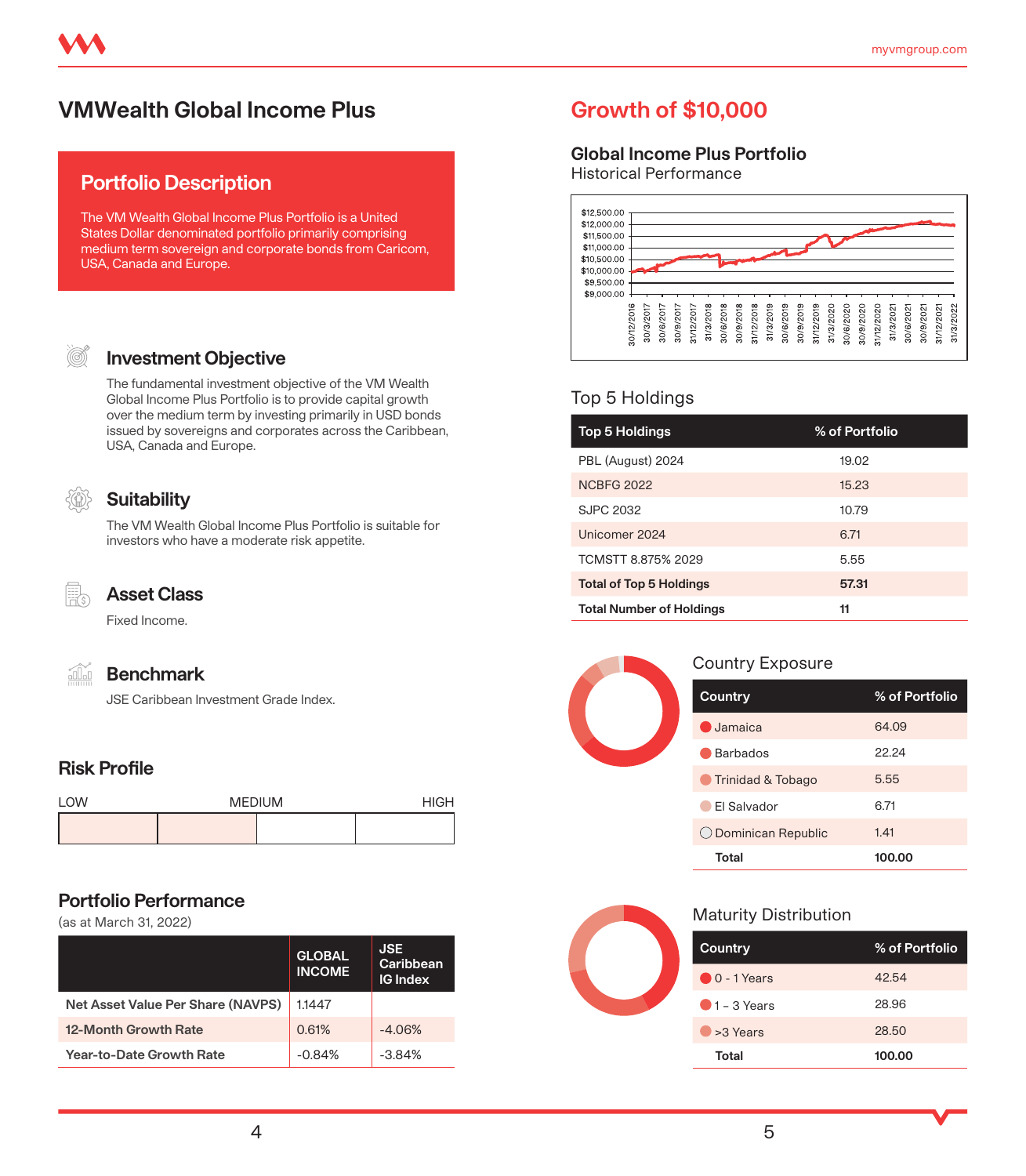# **VMWealth Global Income Max Portfolio**

## **Portfolio Description**

The VM Wealth Global Income Max Portfolio is a long-term portfolio denominated in United States Dollar and primarily comprising sovereign and corporate bonds from the USA, Europe and Caricom.

#### **Investment Objective**

The fundamental investment objective of the VM Wealth Global Income Max Portfolio is to provide capital growth over the long term by investing primarily in USD bonds issued by sovereigns and corporates across the Caribbean, USA, Canada and Europe.

### **Suitability**

Investors who have an aggressive risk appetite and are looking for attractive returns over the long term should invest in this Portfolio.

îÑ

# **Asset Class**

Fixed Income.

#### **Benchmark**

JSE Caribbean Investment Grade Index.

# **Risk Profile**

| LOW | <b>MEDIUM</b> | <b>HIGH</b> |  |
|-----|---------------|-------------|--|
|     |               |             |  |

### **Portfolio Performance**

(as at March 31, 2022)

|                                   | <b>GLOBAL</b><br><b>INCOME</b> | <b>JSE</b><br>Caribbean<br><b>IG Index</b> |
|-----------------------------------|--------------------------------|--------------------------------------------|
| Net Asset Value Per Share (NAVPS) | 1.1745                         |                                            |
| 12-Month Growth Rate              | 1.92%                          | 5.14%                                      |
| Year-to-Date Growth Rate          | 0.08%                          | 113%                                       |

# **Growth of \$10,000**

#### **Global Income Max Portfolio**

Historical Performance



#### Top 5 Holdings

| <b>Top 5 Holdings</b>           | % of Portfolio |
|---------------------------------|----------------|
| PBL (August) 2024               | 23.23          |
| <b>SJPC 2032</b>                | 14.68          |
| Unicomer 2024                   | 12.60          |
| Ultimate Holdings 2024          | 8.93           |
| Jaman 2036                      | 284            |
| <b>Total of Top 5 Holdings</b>  | 62.28%         |
| <b>Total Number of Holdings</b> | 16             |

#### Country Exposure

| Country                  | % of Portfolio |
|--------------------------|----------------|
| $\blacksquare$ , Jamaica | 55.83          |
| <b>Barbados</b>          | 25.36          |
| Trinidad & Tobago        | 1.97           |
| El Salvador              | 12.60          |
| O Dominican Republic     | 1.28           |
| North America            | 2.96           |
| Total                    | 100.00         |

| Country                | % of Portfolio |
|------------------------|----------------|
| $\bigcirc$ 0 - 1 Years | 28.68          |
| $\bigcirc$ 1 – 7 Years | 48.09          |
| >7 Years               | 23.23          |
| Total                  | 100.00         |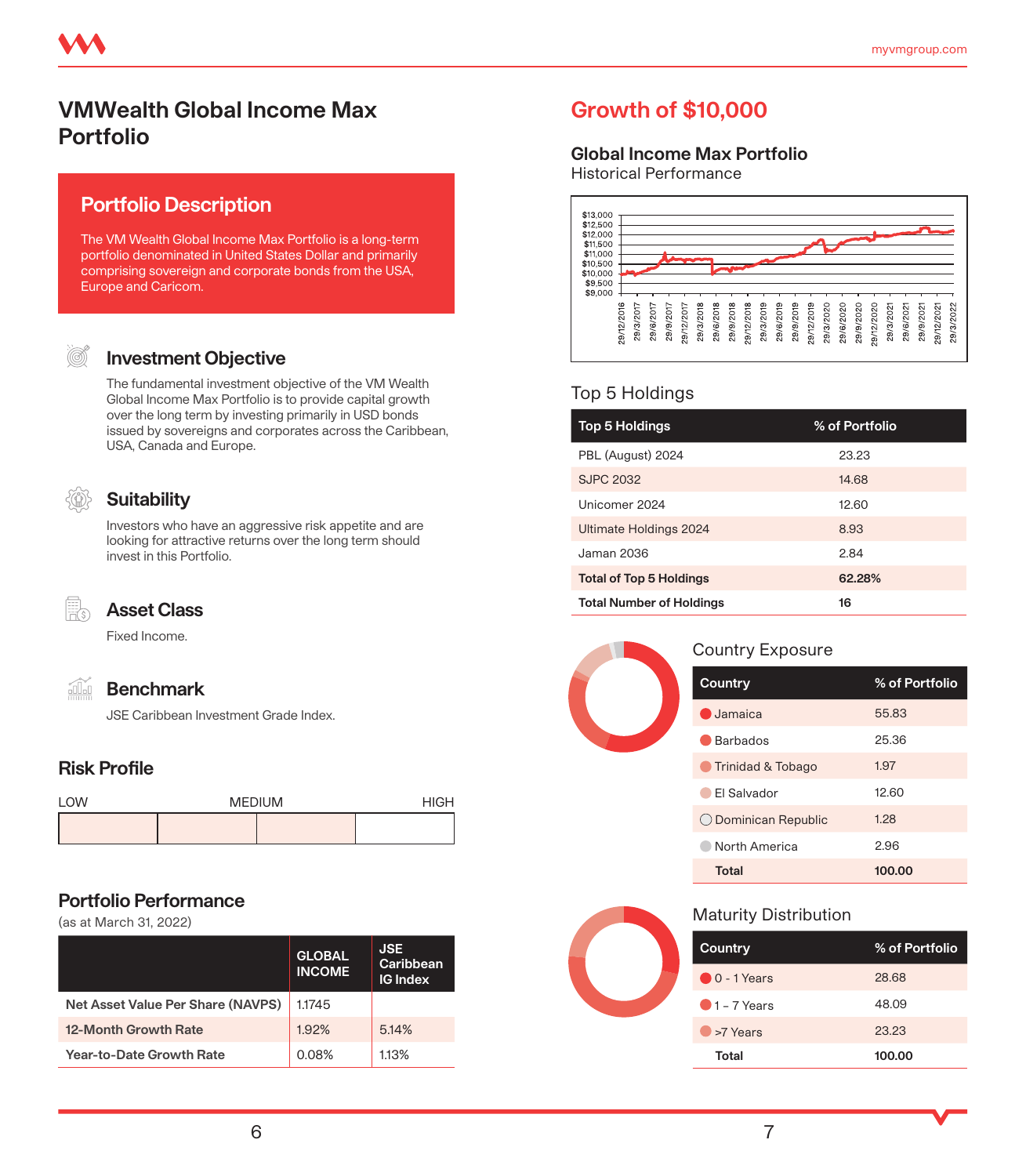# **VMWEALTH Classic Income Portfolio Growth of \$10,000**

# **Portfolio Description**

The VM Wealth Classic Income Portfolio is a JMD denominated portfolio comprising Government of Jamaica and corporate bonds.

### **Investment Objective**

The fundamental investment objective of the VMWealth Classic Income Portfolio is to provide investors with income over the short term.



#### **Suitability**

The VMWealth Classic Income Portfolio is suitable for investors who have a moderate risk appetite and are concerned about security of principal.



#### **Asset Class**

Fixed Income.

#### **Benchmark**

Treasury Bill Yield.

## **Risk Profile**

| <b>I OW</b> | <b>MEDIUM</b> | <b>HIGH</b> |
|-------------|---------------|-------------|
|             |               |             |

#### **Portfolio Performance**

(as at March 31, 2022)

|                                   | <b>Classic</b><br>Income<br>Portfolio | Treasury<br><b>Bill Yield</b> |
|-----------------------------------|---------------------------------------|-------------------------------|
| Net Asset Value Per Share (NAVPS) | 1.2932                                |                               |
| 12-Month Growth Rate              | 552%                                  | 6.37%                         |
| Year-to-Date Growth Rate          | 249%                                  | 129%                          |

#### **Classic Income Portfolio**

Historical Performance



#### Top 5 Holdings

| <b>Top 5 Holdings</b>           | % of Portfolio |
|---------------------------------|----------------|
| AICB (July) 2024                | 14.36          |
| <b>VMIL 2023</b>                | 13.08          |
| <b>VMBS Deferred Shares</b>     | 12.83          |
| Crissa's Ltd. 2033              | 1011           |
| 138 SL Inv 2026                 | 9.91           |
| <b>Total of Top 5 Holdings</b>  | 60.30          |
| <b>Total Number of Holdings</b> | 18             |



#### Country Exposure

| Country                      | % of Portfolio  |
|------------------------------|-----------------|
| <b>Government of Jamaica</b> | 0 <sub>01</sub> |
| Ordinary Shares              | 0.69            |
| Corporate                    | 85.48           |
| Cash & Equivalents           | 13.81           |
| <b>Total</b>                 | 100.00          |

| Country                | % of Portfolio |
|------------------------|----------------|
| $\bullet$ <1 Year      | 36.63          |
| $\bigcirc$ 1 – 7 Years | 52.96          |
| >7 Years               | 10.41          |
| Total                  | 100.00         |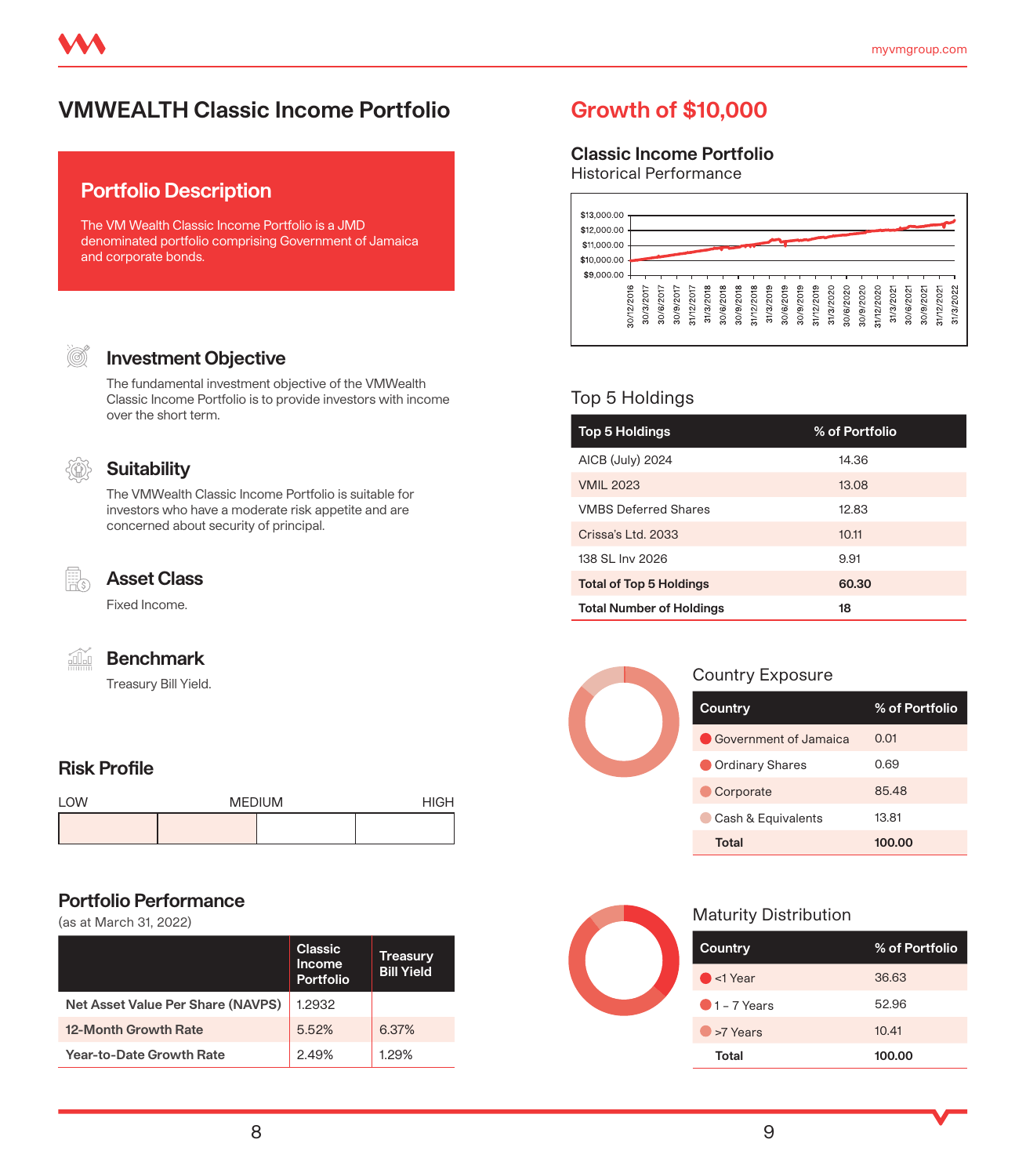# **VMWEALTH Classic Equity Growth Portfolio**

# **Portfolio Description**

The VM Wealth Classic Equity Growth Portfolio is managed with the aim of providing investors with a diversified mix of equity securities of companies domiciled in Jamaica and internationally. The Portfolio Managers seek to identify and acquire investment instruments with attractive potential returns while mitigating attendant risks.

#### **Investment Objective**

The fundamental investment objective of the VMWealth Classic Equity Growth Portfolio is to provide investors with capital appreciation over the medium to long-term.

#### **Suitability**

The VMWealth Classic Equity Growth Portfolio is suitable for investors who are seeking a well-diversified portfolio of stocks to optimize medium to long-term growth and capital appreciation and are willing to accept medium to high levels of risk.



# **Asset Class**

Equity

```
áŬ.
Benchmark
```
JSE Select Index.

#### **Risk Profile**

| <b>I OW</b> | <b>MEDIUM</b> | <b>HIGH</b> |
|-------------|---------------|-------------|
|             |               |             |

#### **Portfolio Performance**

(as at March 31, 2022)

|                                   | <b>Equity</b><br>Portfolio | <b>JSE Select</b> |
|-----------------------------------|----------------------------|-------------------|
| Net Asset Value Per Share (NAVPS) | 2.1272                     |                   |
| 12-Month Growth Rate              | 7.75%                      | 206               |
| <b>Year-to-Date Growth Rate</b>   | 221%                       | 177%              |

# **Growth of \$10,000**

### **Classic Equity Growth Portfolio**

Historical Performance



### Top 5 Holdings

| <b>Top 5 Holdings</b>              | % of Portfolio |
|------------------------------------|----------------|
| <b>JMMB Group Limited</b>          | 1919           |
| Jamaica Stock Exchange             | 9.79           |
| Seprod                             | 976            |
| <b>NCB Financial Group Limited</b> | 8.96           |
| Caribbean Cement Company           | 7.05           |
| <b>Total of Top 5 Holdings</b>     | 54.75          |
| <b>Total Number of Holdings</b>    | 26             |



#### Industry Distribution

| Country             | % of Portfolio |
|---------------------|----------------|
| Finance             | 40.83          |
| Conglomerates       | 1.68           |
| Manufacturing       | 31.95          |
| <b>Retail Trade</b> | 2.52           |
| $\bigcirc$ Other    | 23.02          |
| Insurance           | 0.00           |
| Tourism             | 0.00           |
| Communication       | 0.00           |
| <b>Total</b>        | 100.00         |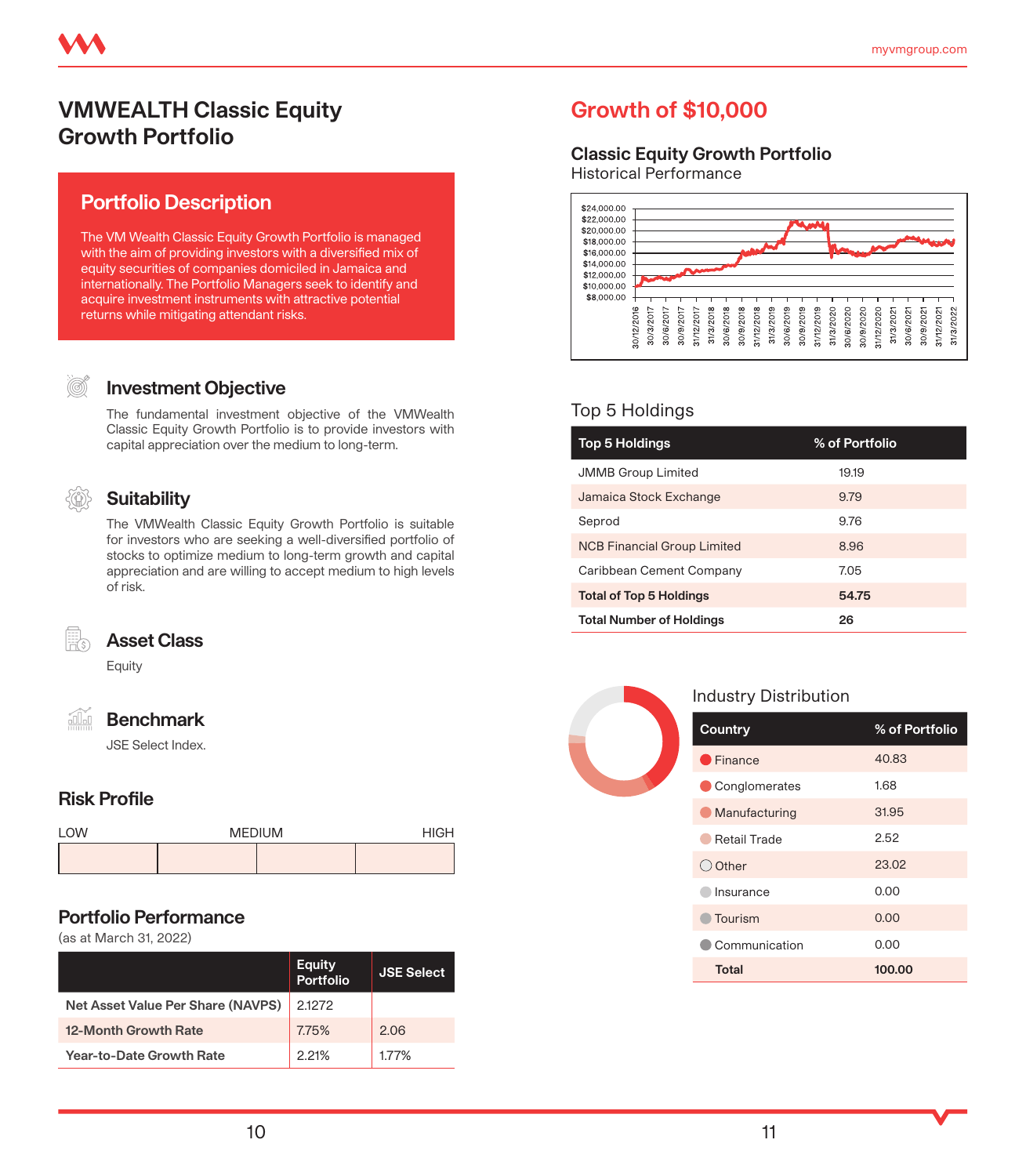# **VMWEALTH Classic Property Portfolio**

# **Portfolio Description**

The VM Wealth Classic Property Portfolio seeks to invest primarily in real estate.

#### (S)

#### **Investment Objective**

The investment objective of the VM Wealth Classic Property Portfolio is to strategically invest in the various segments of the real estate market to maximize rental income and capital appreciation over the medium term.

#### **Suitability**

The VM Wealth Classic Property Portfolio is suitable for investors who have a moderate risk appetite.



### **Asset Class**

Real Estate

áň

#### **Benchmark**

Inflation.

#### **Risk Profile**

| <b>I OW</b> | <b>MEDIUM</b> | HIGH |  |
|-------------|---------------|------|--|
|             |               |      |  |

#### **Portfolio Performance**

(as at March 31, 2022)

|                                   | <b>Property</b><br><b>Portfolio</b> | Inflation |
|-----------------------------------|-------------------------------------|-----------|
| Net Asset Value Per Share (NAVPS) | 1.5307                              |           |
| 12-Month Growth Rate              | 723%                                | 1074%     |
| Year-to-Date Growth Rate          | 140%                                | $-0.56%$  |

# **Growth of \$10,000**

#### **Classic Property Portfolio**

Historical Performance



### Portfolio Allocation

| <b>Industry</b>    | % of Portfolio |
|--------------------|----------------|
| <b>Real Estate</b> | 42.14          |
| Equity             | 29.28          |
| Fixed Income       | 21.99          |
| Cash & Equivalents | 6.58           |
| <b>Total</b>       | 100.00         |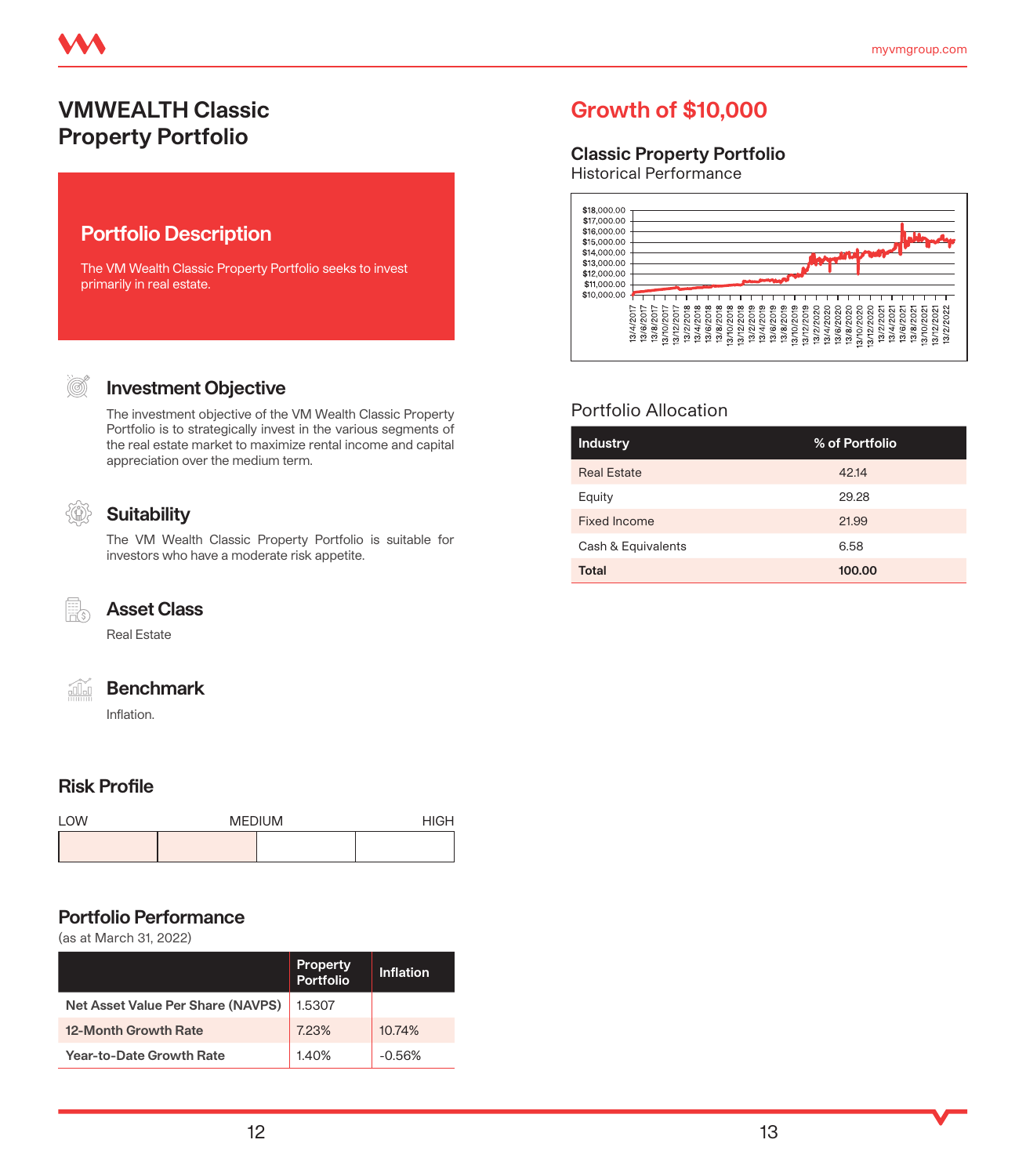# **VMWEALTH Global Equity Growth Portfolio**

# **Portfolio Description**

The VM Wealth Global Equity Growth Portfolio invests primarily in equity investments of developed markets.

#### **Investment Objective**

The fundamental investment objective of the VM Wealth Global Equity Growth Portfolio is to strategically invest in the equity indices of developed markets to track the performance of the broader markets, earning capital appreciation over the medium-term.

### **Suitability**

The VM Wealth Global Equity Growth Portfolio is suitable for investors who are seeking a well-diversified portfolio of stocks to optimize medium to long-term growth and capital appreciation and have an aggressive risk appetite.



#### **Asset Class**

Equity

|     |  |  | a. |  |
|-----|--|--|----|--|
| o m |  |  |    |  |
|     |  |  |    |  |
|     |  |  |    |  |
|     |  |  |    |  |

#### **Benchmark**

S&P 500

#### **Risk Profile**

| $1$ OW | <b>MEDIUM</b> | <b>HIGH</b> |  |
|--------|---------------|-------------|--|
|        |               |             |  |

#### **Portfolio Performance**

(as at March 31, 2022)

|                                   | <b>Equity</b><br>Portfolio | <b>S&amp;P 500</b> |
|-----------------------------------|----------------------------|--------------------|
| Net Asset Value Per Share (NAVPS) | 12514                      |                    |
| 12-Month Growth Rate              | 564%                       | 1585%              |
| Year-to-Date Growth Rate          | $-413%$                    | $-4.95%$           |

# **Growth of \$10,000**

### **Global Equity Growth Portfolio**

Historical Performance



### Top Holdings

| <b>Top 5 Holdings</b>           | % of Portfolio |
|---------------------------------|----------------|
| SPDR S&P 500 ETF Trust          | 71.32          |
| Citigroup                       | 5.53           |
| <b>Total of Top Holdings</b>    | 76.85          |
| <b>Total Number of Holdings</b> | 2              |



#### Exposure

| <b>Asset Clas</b>       | % of Portfolio |
|-------------------------|----------------|
| <b>Equities</b>         | 71.32          |
| Corporate Bonds         | 5.53           |
| Cash & Cash Equivalents | 23.15          |
| Total                   | 100.00         |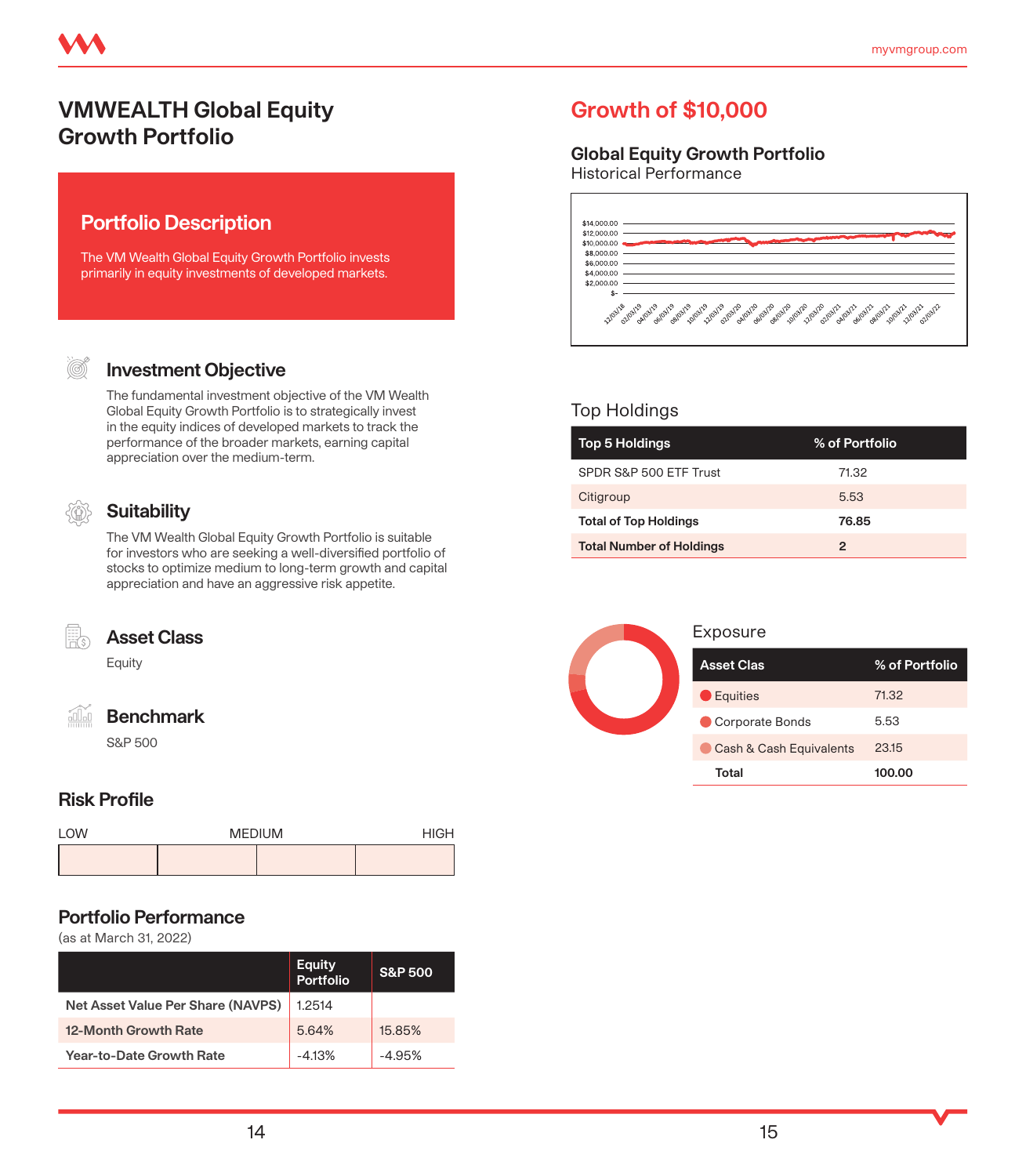# **VMWEALTH Classic Protector Portfolio**

### **Portfolio Description**

The VM Wealth Classic Protector Portfolio invests primarily in short-term money market securities.



#### **Investment Objective**

The fundamental investment objective of the VM Wealth Classic Protector Portfolio is to invest in short-term liquid securities towards minimizing the risk of capital loss.



#### **Suitability**

The VM Wealth Classic Protector Portfolio is suitable for investors who have a low risk appetite and are concerned about preservation of principal.



#### **Asset Class**

Fixed Income.



#### **Benchmark**

6-month Weighted Average Treasury Bill.

#### **Risk Profile**

| <b>I OW</b> | <b>MEDIUM</b> | HIGH |  |
|-------------|---------------|------|--|
|             |               |      |  |

#### **Portfolio Performance**

(as at March 31, 2022)

|                                   | Classic<br>Income<br><b>Portfolio</b> | <b>Treasury</b><br><b>Bill Yield</b> |
|-----------------------------------|---------------------------------------|--------------------------------------|
| Net Asset Value Per Share (NAVPS) | 1.0479                                |                                      |
| 12-Month Growth Rate              | 1.65%                                 | 6.37%                                |
| Year-to-Date Growth Rate          | 114%                                  | 129%                                 |

# **Growth of \$10,000**

### **Classic Protector Portfolio**

Historical Performance



#### Top Holdings

| <b>Top 5 Holdings</b>           | % of Portfolio |
|---------------------------------|----------------|
| <b>VMIL VR 2023</b>             | 21.99          |
| AICB July 2024                  | 19.38          |
| VMIL Margin Loan 2025           | 11.00          |
| Ready Communication Ltd.        | 5.50           |
| BOJ CD 4.5% 2022                | 4.95           |
| <b>Total of Top 5 Holdings</b>  | 62.81          |
| <b>Total Number of Holdings</b> | 7              |



#### Exposure

| <b>Asset Class</b> | % of Portfolio |
|--------------------|----------------|
| Corporate          | 6611           |
| Cash & Equivalents | 33.89          |
| Total              | 100.00         |



| <b>Maturity</b>    | % of Portfolio |
|--------------------|----------------|
| $\bullet$ <=1 Year | 60.83          |
| $\bullet$ >1 Years | 39.17          |
| Total              | 100.00         |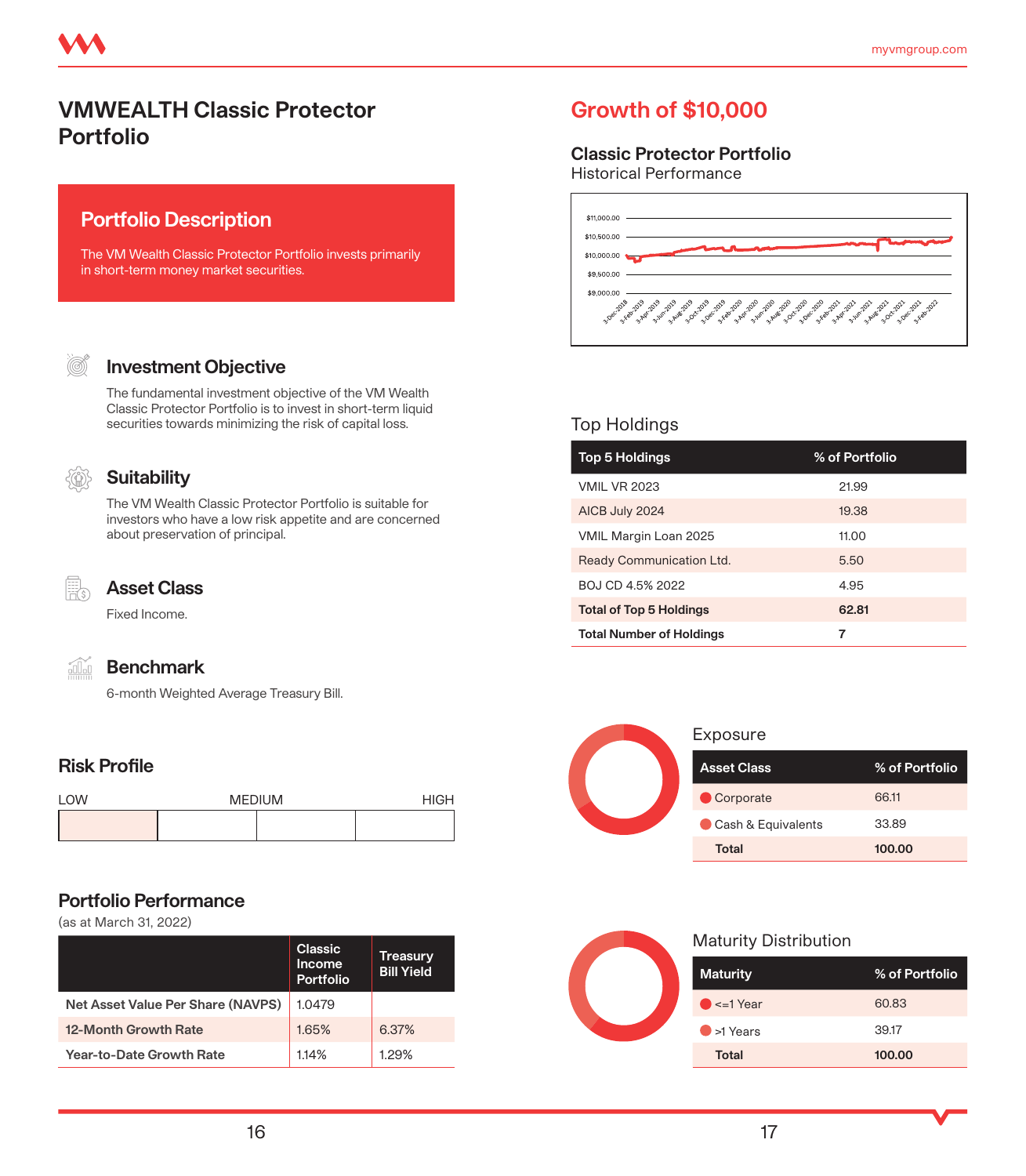# **VMWEALTH Goal Maximizer Portfolio**

# **Portfolio Description**

The VM Wealth Global Equity Growth Portfolio invests primarily in equity investments of developed markets.

#### **Investment Objective**

The fundamental investment objective of the VM Wealth Goal Maximizer Portfolio is to invest in well-diversified portfolio of assets to optimize medium to long term growth and capital appreciation.

### **Suitability**

The VM Wealth Goal Maximizer Portfolio is suitable for investors who have a moderate risk appetite.



íÑ

#### **Asset Class**

Fixed Income

#### **Benchmark**

Weighted Average (JSE Select/Inflation/6M WATBY)

#### **Risk Profile**

| <b>I OW</b> | <b>MEDIUM</b> |  | <b>HIGH</b> |
|-------------|---------------|--|-------------|
|             |               |  |             |

#### **Portfolio Performance**

(as at March 31, 2022)

|                                   | <b>Equity</b><br>Portfolio | <b>S&amp;P 500</b> |
|-----------------------------------|----------------------------|--------------------|
| Net Asset Value Per Share (NAVPS) | 1.0667                     |                    |
| 12-Month Growth Rate              | 639%                       | 639%               |
| Year-to-Date Growth Rate          | 202%                       | 129%               |

# **Growth of \$10,000**

#### **Goal Maximizer Portfolio**

Historical Performance



#### Exposure

| <b>Asset Class</b>     | % of Portfolio |
|------------------------|----------------|
| <b>Ordinary Shares</b> | 17.99          |
| Corporate              | 53.10          |
| <b>Real Estate</b>     | 15.47          |
| Cash & Equivalents     | 13.45          |
| Total                  | 100.00         |



| <b>Asset Clas</b>   | % of Portfolio |
|---------------------|----------------|
| $\bullet$ <=1 Years | 46.90          |
| $\bullet$ >1 Year   | 53.10          |
| <b>Total</b>        | 100.00         |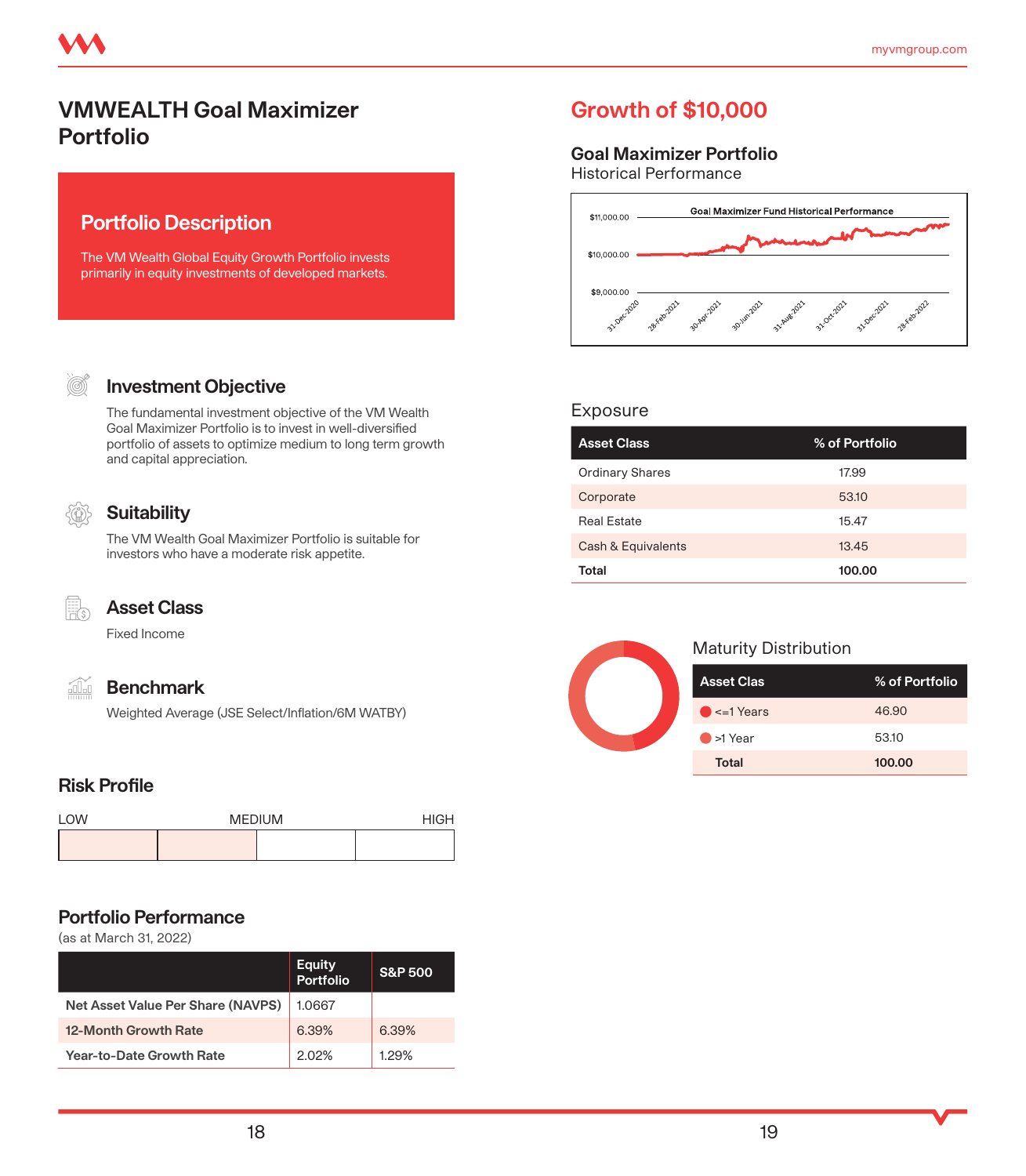# **Portfolio Commentary**

**Global Income Portfolio** 

The NAV per share on this portfolio as at March 31, 2022 was \$1.1202, down by \$0.0008 or -0.07% for the quarter. Rising global interest rates to combat inflationary pressures resulted in declining emerging market bond prices. Fortunately, the composition of the portfolio, with heavy emphasis on short term local corporate bonds and reverse repos, allowed it to retain most of its value. Rates are expected to continue to increase in the near to medium term so the portfolio is being rebalanced to take advantage of this outlook.

#### **Global Income Plus Portfolio**

The NAV per share on this portfolio as at March 31, 2022 was \$1.1447, down by \$0.0097 or -0.84% for the quarter. Emerging market bond prices continued to decline during the quarter as interest rates moved higher. The outlook for global bond yields is that they will likely increase during the year which could present opportunities for outperformance given the liquidity that exists in the portfolio to take advantage of those higher yields.

#### **Global Income Max Portfolio**

The NAV per share on this portfolio as at March 31, 2022 was \$1.1745, up by \$0.0009 or 0.08% for the quarter. The falloff in emerging market bond prices during the quarter would have been buffered by the portfolio's exposure to high quality local corporate bonds. The outlook for global bond yields is that they will likely increase during the year which could present opportunities for outperformance given the liquidity that exists in the portfolio to take advantage of those higher yields.

#### **Classic Income Portfolio**

The NAV per share on this portfolio as at March 31, 2022 was \$1.2932, up \$0.0314 or 2.49% for the quarter. As inflationary pressures continued the Bank of Jamaica continued the quest to bring it back into their target range by increasing the benchmark rate. This has resulted in higher rates in the repo and bond markets which helped to drive portfolio performance.

#### **Classic Equity Growth Portfolio**

The NAV per share on this portfolio as at March 31, 2022 was \$2.1272, up \$0.0459 or 2.21% for the quarter. The market showed some signs of recovery after essentially closing out 2021 flat. Rising interest rates, supply chain disruptions and geopolitical turmoil present clear and present danger to further positive returns for this year. The new listings on the Junior Market have performed well and represent an area that could provide positive returns for the portfolio.

#### **Classic Property Portfolio**

The NAV per share on this portfolio as at March 31, 2022 was \$1.5222, down \$0.0085 or -0.56% for the quarter. The portfolio was negatively impacted by decline in the price of listed equities however we expect a reversal in fortune for these assets as the year progresses. There are also several projects in the pipeline which are very close to completion that should continue to add value in the coming quarters.

#### **Global Equity Growth Portfolio**

The NAV per share on this portfolio as at March 31, 2022 was \$1.1998, down by \$0.0513 or -4.13% for the quarter. The Global Equity Portfolio is primarily invested in the SPY ETF that tracks the S&P 500 large cap index.

#### **Classic Protector Portfolio**

The NAV per share on this portfolio as at March 31, 2022 was \$1.0479, up by \$0.01119 or 1.14% for the quarter. This portfolio is primarily invested in GOJ and short-term high quality corporate bonds and should continue to provide steady rates of return over the coming quarters.

#### **Goal Maximizer Portfolio**

The NAV per share on this portfolio as at March 31, 2022 was \$1.0667, up by \$0.0211 or 2.02% for the quarter. The portfolio has added quite a few assets over the quarter to assist with efforts to ensure it is well diversified.

# **Economic Commentary**

#### **Local**

At the end of the quarter, inflation remained above the Bank of Jamaica's (BOJ) 4% to 6% target for the 8th consecutive month, while also surpassing the central bank's 9% to 11% short-term projection. The point-to-point inflation rate for March 2022 came in at 11.27%, the highest rate since the implementation of the new CPI basket in April 2020. The divisions of Food and Non-Alcoholic Beverages, Transport and Housing, Water, Electricity, Gas and Other Fuels were the biggest contributors to this upward movement, increasing 14.70%, 14.30% and 9.60%, respectively.

To contain the rising price level, which was mainly due to continued supply disruptions and the impact of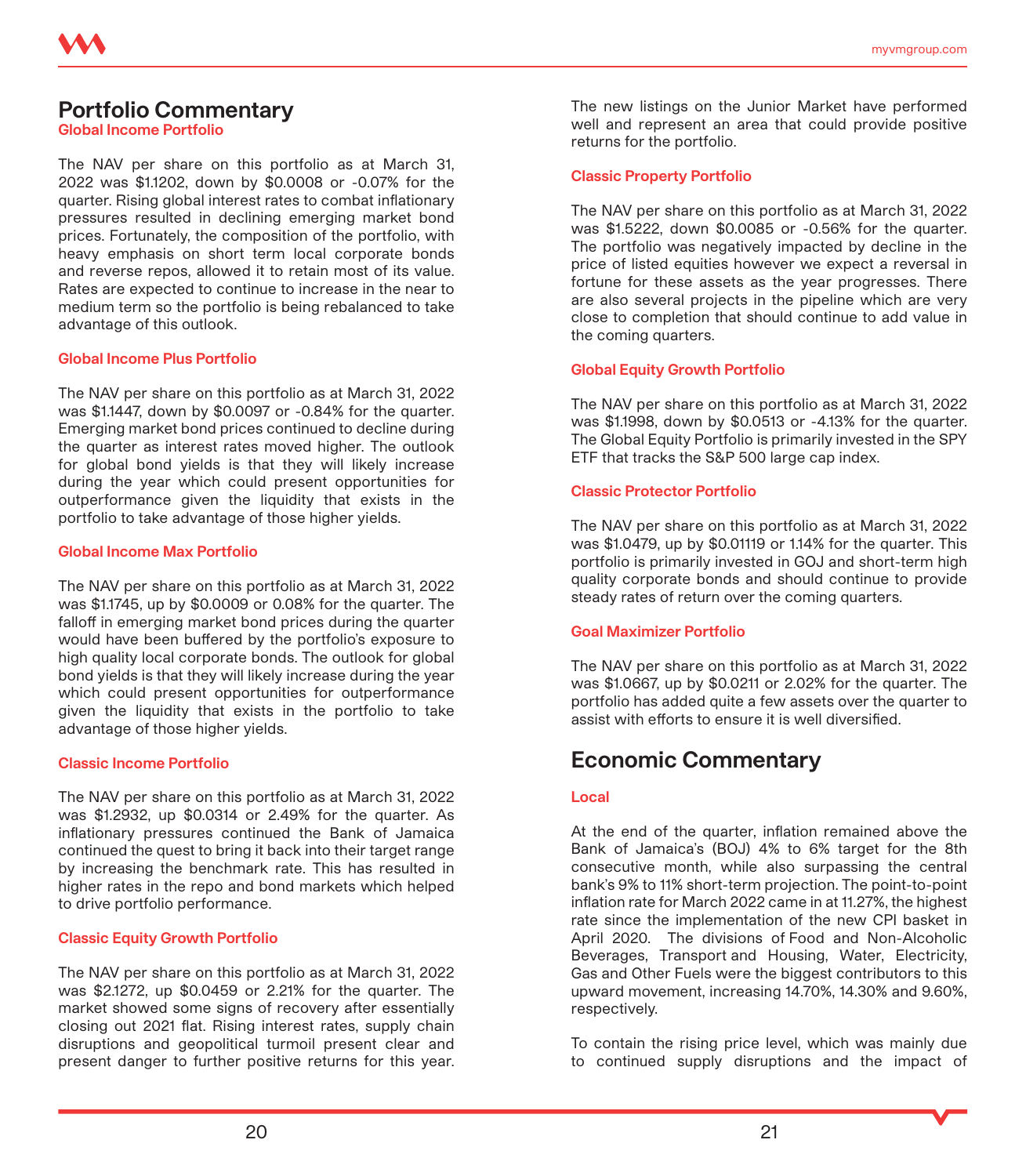Russia's invasion of Ukraine on global commodity prices, especially oil, the BOJ implemented two separate policy rate increases in increments of 150 and 50 basis points. The overnight rate at end-March stood at 4.50% and market players await the central bank's next decision in May 2022. The surge in the policy rate has sparked growth concerns, while increasing the yields in the money market. Illiquidity persisted and the rates in the JMD 30-day repo market surged as high as 7.25%. The March Treasury Bill auctions saw the yields on the 91-day and 182-day tenors gaining 253 and 225 basis points to 6.12% and 6.37%, respectively. The yield on the 273-day tenor increased at the January auction, before declining 15 basis points to 4.47% at February's auction. The hike in interest rates is expected to discourage corporate entities from raising debt and steer them towards raising equity on the stock market. Therefore, we foresee an increase in both initial and additional public offerings as the year progresses.

The JMD ended Q1 trading at \$153.78 against the US Greenback, a 0.85% appreciation compared to the end of the previous quarter. Volatility persisted in the domestic foreign exchange (FX) market throughout the quarter, and the JMD traded as high as \$158.03 on February 10, and as low as \$153.45 on March 15. Due to price fluctuations, the BOJ used its Foreign Exchange Intervention and Trading Tool (B-FXITT) over 12 days of trade during the quarter to inject US\$390 million into the market. The FX rate had short-lived relief in March, due to statutory obligations in Jamaica, but demand quickly surpassed supply at the end of the tax season, when the JMD was once more available. The BOJ's interventions in the FX market contributed to the decline in Jamaica's stock of reserves in Q1 from the record US \$4 billion at year end-2021. Net remittances increased 2.10% year-to-date to US \$446.00 million at the end of February 2022, when compared to the previous year. This increase in net remittances increased the availability of foreign currency in the market.

The domestic economy continued its post-pandemic recovery throughout 2021, with a 6.70% year-over-year GDP growth rate in Q4 2021, surpassing the PIOJ's 6.00% preliminary estimate. The withdrawal of the Disaster Risk Management Act (DRMA) during Q1 2022 and a reduction in Jamaica's COVID-19 positivity rate, propelled business activities, particularly in the entertainment and tourism sectors. However, the high inflationary climate, coupled with increasing interest rates posed significant threats to the bottom lines of many companies and reduced the discretionary income for many individuals. Nonetheless, the economy is expected to have expanded 4% to 6% year-over-year in Q1 2022, a downgrade from the PIOJ's 5% to 7% prediction.

#### **Overseas**

As the virus moves into the endemic phase, COVID-19 restrictions around the globe are easing, but the conflict in Ukraine remains the main downside risk to global growth, particularly in more vulnerable territories, such as the emerging economies of Barbados, the Dominican Republic and Trinidad and Tobago. The geopolitical unrest has resulted in significant hikes in oil, fuel, metals and commodity prices, which are expected to further prolong elevated global inflation beyond Q3 2022.

US real GDP grew 7% year-over-year in Q4 2021. However, the impacts from the pandemic continue to be felt across the US, exacerbated by the tapering and expiration of government assistance payments. Higher inflation expectations, more aggressive monetary policy tightening, and eroding consumer purchasing power have reduced growth predictions by the US Conference Board. The US economy is now projected to have grown 1.50% quarter-over-quarter in Q1 2022 and a 4.30% yearover-year. The US point-to-point inflation rate accelerated to 8.50% in March, surpassing the 8.40% forecast and hitting a 41-year high. With gasoline prices up 32%, energy remained the largest contributor. During Q1, the major stock market indexes declined significantly, due to fears of a global slow down sparked by oil price volatility.

Interest rate expectations have already contributed to the decline in major stock indexes. The decline is expected to steepen as rates continue to rise as higher rates can negatively impact corporate entities' earnings and slow economic growth, while bonds and certificates of deposits may become more attractive to investors. The Federal Reserve Funds Rate was increased by 25 basis points from 0% - 0.25% to 0.25% - 0.50%, effective March 17, 2022, after holding steady for the past 2 years. At upcoming meetings, the Federal Open Market Committee (FOMC) is expected to begin further reducing its holdings of Treasury securities, agency debt, and agency mortgage-backed securities. According to Bloomberg projections, the Fed Funds rate is now expected to end the year at 2.80%. At the end of March 2022, the Dow Jones Industrial Average, the S&P 500 and the Nasdaq Composite Indexes had fallen 4.34%, 4.87% and 9.40%, respectively, year-to-date.

Regionally, the Central Bank of Barbados 2021 reported increased economic activity for the 3rd consecutive quarter in Q4 2021. Despite the decreasing effects of the pandemic on the tourism and private sectors, unemployment improved in H2 2021 to 12.40%, down from 17.6% a year earlier. Despite no recent interest rate increase, rising global inflation has cued higher interest rate expectations. Therefore, the 9-year bond yield is